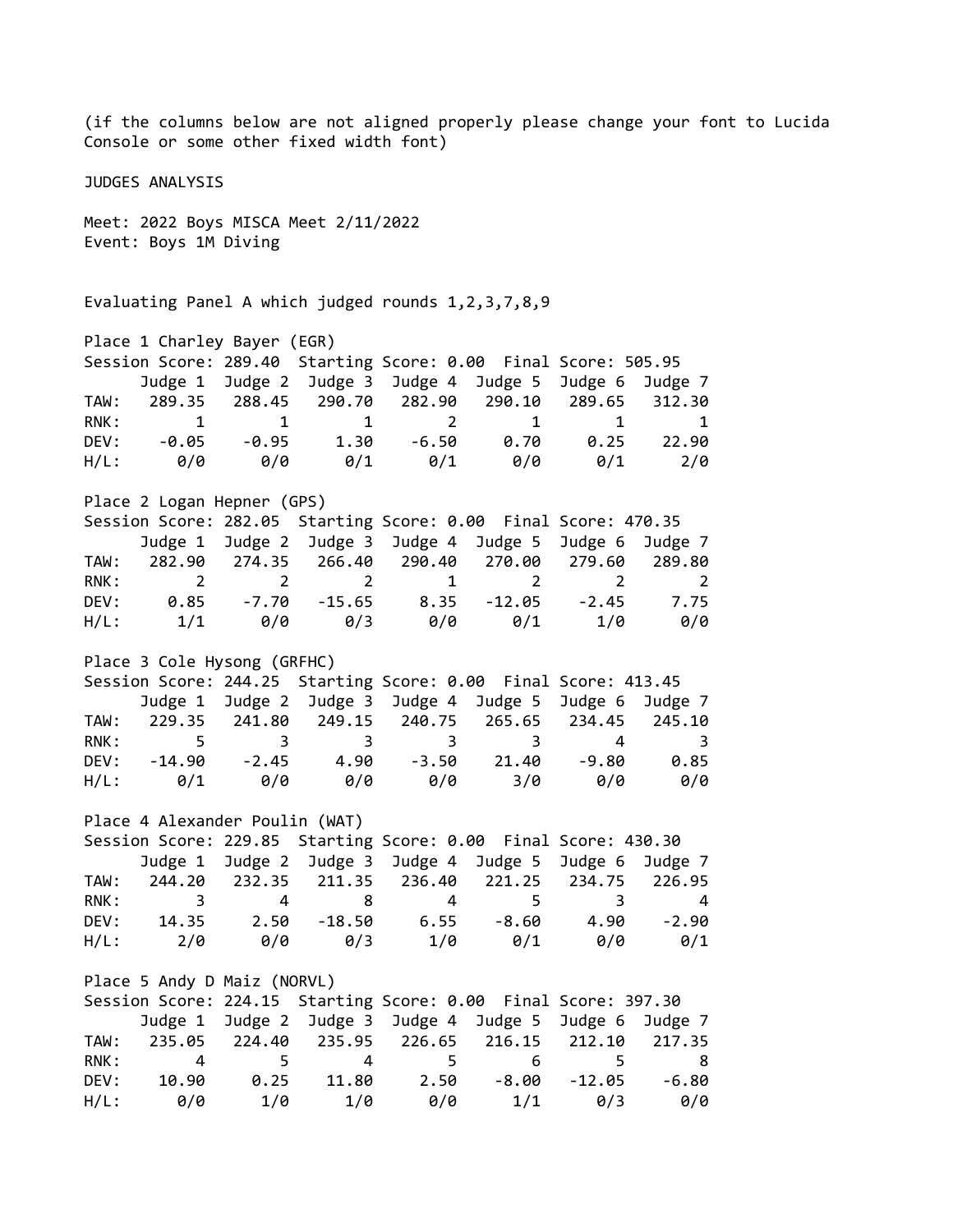Place 6 Julian A Cardenas (RHS) Session Score: 218.90 Starting Score: 0.00 Final Score: 396.30 Judge 1 Judge 2 Judge 3 Judge 4 Judge 5 Judge 6 Judge 7 TAW: 220.80 217.35 225.60 222.90 222.60 206.10 221.10 RNK: 6 6 6 6 6 4 7 6 DEV: 1.90 -1.55 6.70 4.00 3.70 -12.80 2.20 H/L: 1/1 1/1 1/0 0/0 1/1 0/2 0/0 Place 7 Xander Austin (JEN) Session Score: 214.50 Starting Score: 0.00 Final Score: 405.40 Judge 1 Judge 2 Judge 3 Judge 4 Judge 5 Judge 6 Judge 7 TAW: 217.05 201.15 229.95 220.05 210.75 209.55 219.00 RNK: 7 8 5 7 7 6 7 DEV: 2.55 -13.35 15.45 5.55 -3.75 -4.95 4.50 H/L: 0/0 0/1 3/0 1/1 0/1 0/1 0/0 Place 8 Carter VanSprange (HUDVL) Session Score: 203.85 Starting Score: 0.00 Final Score: 379.15 Judge 1 Judge 2 Judge 3 Judge 4 Judge 5 Judge 6 Judge 7 TAW: 188.55 201.60 213.75 199.35 201.15 197.40 221.70 RNK: 11 7 7 8 8 9 5 DEV: -15.30 -2.25 9.90 -4.50 -2.70 -6.45 17.85 H/L: 0/1 0/0 2/0 0/1 0/0 0/0 1/0 Place 9 Jason Per (DCC) Session Score: 201.30 Starting Score: 0.00 Final Score: 377.75 Judge 1 Judge 2 Judge 3 Judge 4 Judge 5 Judge 6 Judge 7 TAW: 189.30 200.10 201.60 197.10 197.85 204.45 209.40 RNK: 10 9 9 9 9 8 9 DEV: -12.00 -1.20 0.30 -4.20 -3.45 3.15 8.10 H/L: 0/1 1/1 0/1 0/0 1/0 0/0 1/0 Place 10 Rory Kauffman (DEW) Session Score: 188.65 Starting Score: 0.00 Final Score: 342.10 Judge 1 Judge 2 Judge 3 Judge 4 Judge 5 Judge 6 Judge 7 TAW: 201.75 179.40 200.55 191.25 166.95 191.25 181.95 RNK: 8 14 10 11 20 10 11 DEV: 13.10 -9.25 11.90 2.60 -21.70 2.60 -6.70 H/L: 2/0 0/1 2/0 0/0 0/2 0/0 0/0 Place 11 James Miller (BCJG) Session Score: 188.00 Starting Score: 0.00 Final Score: 309.95 Judge 1 Judge 2 Judge 3 Judge 4 Judge 5 Judge 6 Judge 7 TAW: 172.65 181.20 199.05 191.55 186.60 184.95 189.30 RNK: 16 12 11 10 12 11 10 DEV: -15.35 -6.80 11.05 3.55 -1.40 -3.05 1.30 H/L: 0/0 1/1 1/0 0/0 0/0 0/1 0/0

Place 12 John Martin (WHS)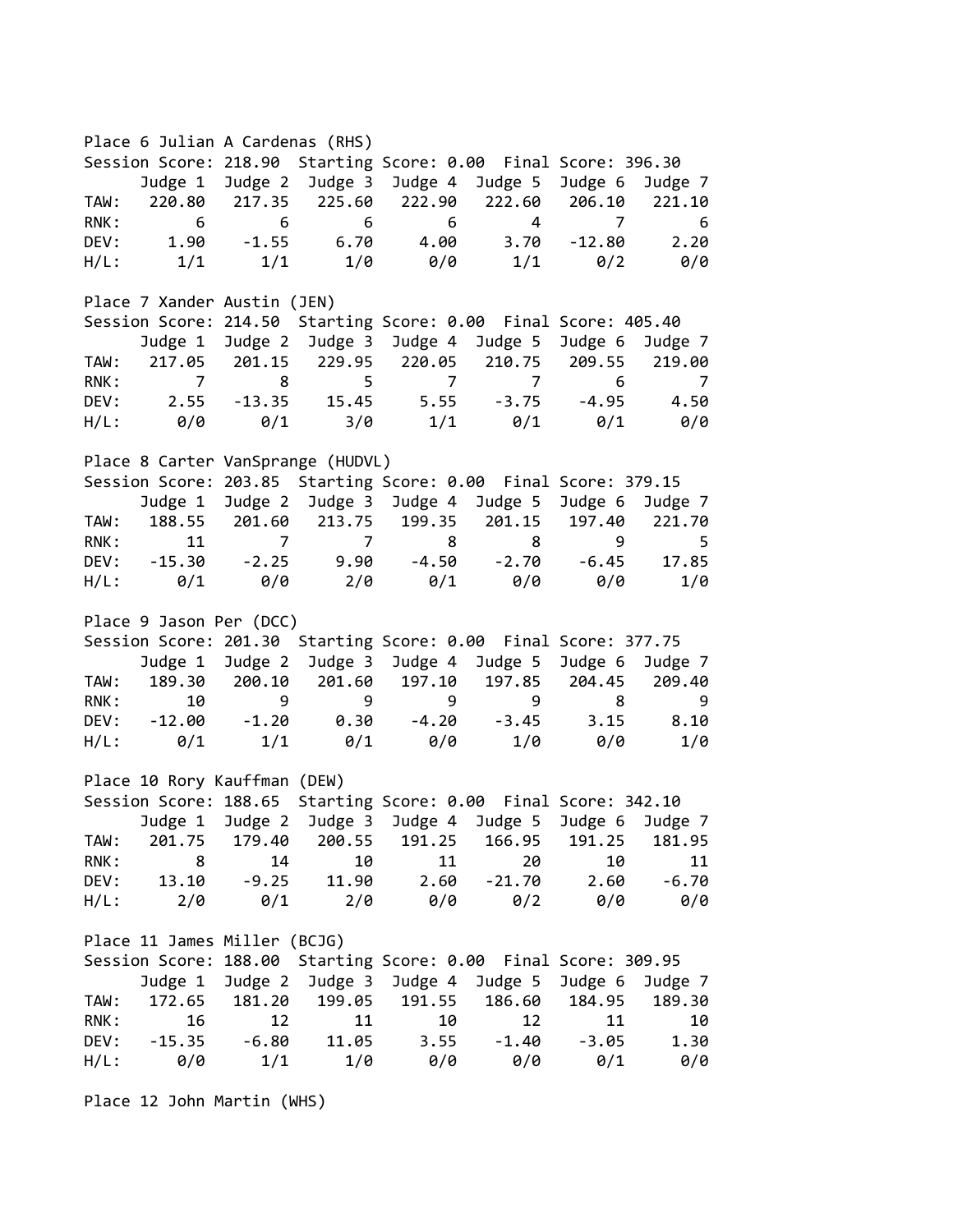Session Score: 181.70 Starting Score: 0.00 Final Score: 343.55 Judge 1 Judge 2 Judge 3 Judge 4 Judge 5 Judge 6 Judge 7 TAW: 174.60 180.30 188.25 184.50 187.95 184.20 175.50 RNK: 15 13 14 13 11 12 15 DEV: -7.10 -1.40 6.55 2.80 6.25 2.50 -6.20 H/L: 0/1 0/0 1/0 0/0 1/0 1/0 0/0 Place 13 Yanal Zeqlam (EKEN) Session Score: 180.25 Starting Score: 0.00 Final Score: 324.50 Judge 1 Judge 2 Judge 3 Judge 4 Judge 5 Judge 6 Judge 7 TAW: 175.80 183.15 186.60 184.95 173.25 181.95 175.65 RNK: 13 11 15 12 16 14 14 DEV: -4.45 2.90 6.35 4.70 -7.00 1.70 -4.60 H/L: 0/0 0/0 1/0 1/0 0/1 0/1 0/2 Place 14 Luca Freise (NOVI) Session Score: 177.40 Starting Score: 0.00 Final Score: 319.65 Judge 1 Judge 2 Judge 3 Judge 4 Judge 5 Judge 6 Judge 7 TAW: 193.50 174.00 180.60 176.10 163.35 182.85 174.00 RNK: 9 16 18 17 22 13 17 DEV: 16.10 -3.40 3.20 -1.30 -14.05 5.45 -3.40 H/L: 1/0 0/0 1/0 0/0 0/2 0/0 0/0 Place 15 Benjamin Giera (RHS) Session Score: 176.05 Starting Score: 0.00 Final Score: 367.50 Judge 1 Judge 2 Judge 3 Judge 4 Judge 5 Judge 6 Judge 7 TAW: 166.05 177.75 196.50 177.75 188.85 170.70 165.60 RNK: 18 15 12 15 10 18 19 DEV: -10.00 1.70 20.45 1.70 12.80 -5.35 -10.45 H/L: 0/0 1/0 3/0 0/0 1/0 0/0 0/1 Place 16 Trever Mulkey (GPN) Session Score: 175.80 Starting Score: 0.00 Final Score: 306.80 Judge 1 Judge 2 Judge 3 Judge 4 Judge 5 Judge 6 Judge 7 TAW: 185.70 170.10 166.80 177.90 183.00 171.90 175.95 RNK: 12 18 24 14 13 17 13 DEV: 9.90 -5.70 -9.00 2.10 7.20 -3.90 0.15 H/L: 2/0 0/0 0/2 0/0 1/0 0/2 0/0 Place 17 Gryffin Porter (HAS) Session Score: 174.70 Starting Score: 0.00 Final Score: 340.50 Judge 1 Judge 2 Judge 3 Judge 4 Judge 5 Judge 6 Judge 7 TAW: 175.50 171.30 182.10 173.85 180.45 174.90 174.60 RNK: 14 17 16 18 14 15 16 DEV: 0.80 -3.40 7.40 -0.85 5.75 0.20 -0.10 H/L: 1/0 0/1 0/0 0/0 0/0 0/0 0/0 Place 18 Liam T James (BHHS) Session Score: 171.15 Starting Score: 0.00 Final Score: 323.45

Judge 1 Judge 2 Judge 3 Judge 4 Judge 5 Judge 6 Judge 7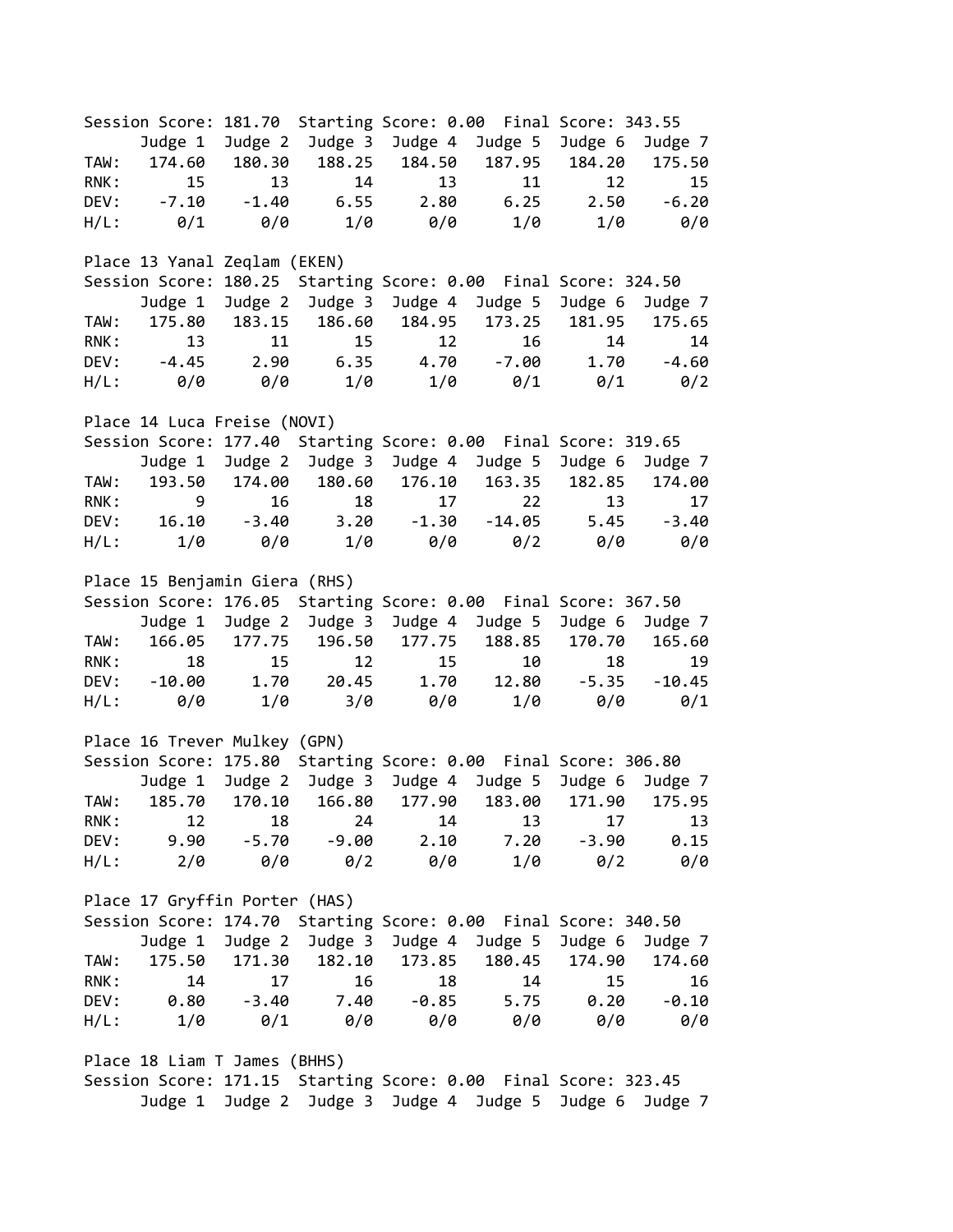TAW: 159.90 184.95 190.20 171.60 163.20 166.65 166.50 RNK: 22 10 13 20 23 20 18 DEV: -11.25 13.80 19.05 0.45 -7.95 -4.50 -4.65 H/L: 0/1 0/0 2/0 0/0 1/2 0/0 0/1 Place 19 Jack Losert (HTLD) Session Score: 168.10 Starting Score: 0.00 Final Score: 307.70 Judge 1 Judge 2 Judge 3 Judge 4 Judge 5 Judge 6 Judge 7 TAW: 161.25 168.90 181.95 168.90 164.25 160.80 177.45 RNK: 20 19 17 21 21 23 12 DEV: -6.85 0.80 13.85 0.80 -3.85 -7.30 9.35 H/L: 0/1 1/0 2/0 0/0 0/0 1/0 1/0 Place 20 Ben O'Neill (ROAK) Session Score: 163.80 Starting Score: 0.00 Final Score: 321.70 Judge 1 Judge 2 Judge 3 Judge 4 Judge 5 Judge 6 Judge 7 TAW: 153.75 166.35 163.50 176.85 167.85 164.25 156.45 RNK: 23 20 26 16 19 21 25 DEV: -10.05 2.55 -0.30 13.05 4.05 0.45 -7.35 H/L: 0/1 0/0 1/0 1/0 0/0 0/1 0/0 Place 21 Liam Pearson (OXFRD) Session Score: 163.45 Starting Score: 0.00 Final Score: 303.85 Judge 1 Judge 2 Judge 3 Judge 4 Judge 5 Judge 6 Judge 7 TAW: 149.70 155.25 172.20 172.20 158.40 164.25 162.30 RNK: 27 23 21 19 24 21 20 DEV: -13.75 -8.20 8.75 8.75 -5.05 0.80 -1.15 H/L: 0/1 0/1 0/0 0/0 0/1 1/0 0/0 Place 22 Justin Romero (WHS) Session Score: 163.40 Starting Score: 0.00 Final Score: 286.70 Judge 1 Judge 2 Judge 3 Judge 4 Judge 5 Judge 6 Judge 7 TAW: 169.20 161.40 165.90 165.30 157.95 169.35 157.05 RNK: 17 22 25 22 25 19 23 DEV: 5.80 -2.00 2.50 1.90 -5.45 5.95 -6.35 H/L: 0/0 0/0 1/0 0/1 0/0 1/0 0/0 Place 23 Liam Kruse (BYC) Session Score: 162.50 Starting Score: 0.00 Final Score: 303.65 Judge 1 Judge 2 Judge 3 Judge 4 Judge 5 Judge 6 Judge 7 TAW: 160.05 152.70 174.60 161.40 169.35 172.80 158.70 RNK: 21 24 20 24 18 16 22 DEV: -2.45 -9.80 12.10 -1.10 6.85 10.30 -3.80 H/L: 0/0 0/1 2/0 0/0 0/0 1/0 0/0 Place 24 Austin Clise (BED) Session Score: 159.75 Starting Score: 0.00 Final Score: 316.60 Judge 1 Judge 2 Judge 3 Judge 4 Judge 5 Judge 6 Judge 7 TAW: 165.45 163.05 168.00 148.35 172.65 158.70 149.55 RNK: 19 21 22 29 17 25 26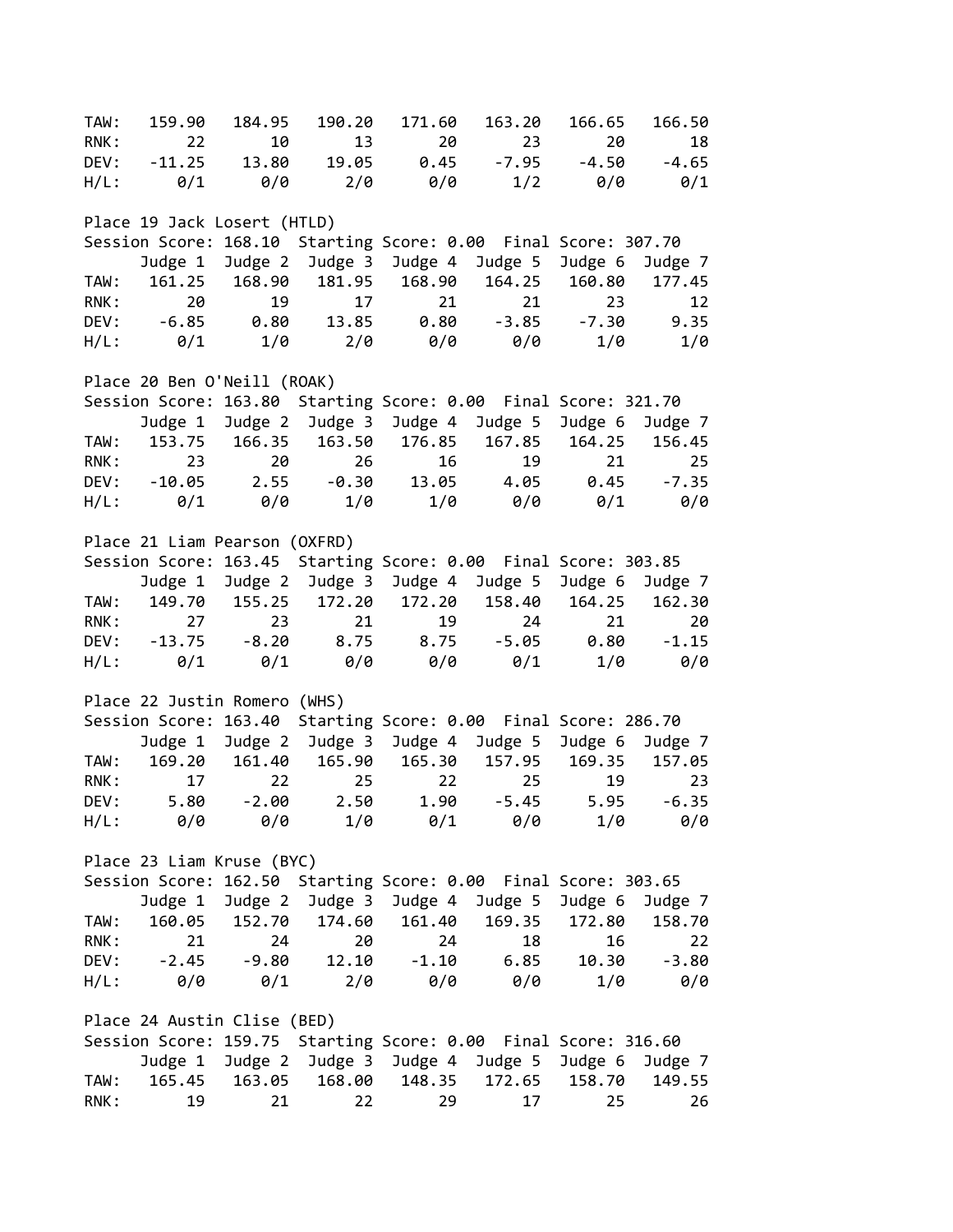DEV: 5.70 3.30 8.25 -11.40 12.90 -1.05 -10.20 H/L: 0/0 0/1 0/0 0/1 0/0 0/0 0/1 Place 25 Evan Bennett (LUD) Session Score: 156.70 Starting Score: 0.00 Final Score: 307.80 Judge 1 Judge 2 Judge 3 Judge 4 Judge 5 Judge 6 Judge 7 TAW: 151.35 145.35 175.95 151.95 178.50 151.95 148.20 RNK: 25 29 19 27 15 28 27 DEV: -5.35 -11.35 19.25 -4.75 21.80 -4.75 -8.50 H/L: 0/0 0/1 2/0 0/0 3/0 0/1 0/1 Place 26 Ryan Whaley (ERIE) Session Score: 155.35 Starting Score: 0.00 Final Score: 305.40 Judge 1 Judge 2 Judge 3 Judge 4 Judge 5 Judge 6 Judge 7 TAW: 136.80 150.30 167.40 162.30 146.85 154.65 162.30 RNK: 30 25 23 23 29 27 20 DEV: -18.55 -5.05 12.05 6.95 -8.50 -0.70 6.95 H/L: 0/2 0/0 2/0 0/0 0/2 0/0 0/0 Place 27 Rowen Bishop (EGR) Session Score: 155.25 Starting Score: 0.00 Final Score: 300.90 Judge 1 Judge 2 Judge 3 Judge 4 Judge 5 Judge 6 Judge 7 TAW: 151.35 145.65 161.25 154.50 157.95 159.60 156.75 RNK: 25 28 27 26 25 24 24 DEV: -3.90 -9.60 6.00 -0.75 2.70 4.35 1.50 H/L: 0/1 0/0 1/0 0/0 1/0 1/0 0/0 Place 28 Jack Gulisano (MLCN) Session Score: 152.75 Starting Score: 0.00 Final Score: 317.90 Judge 1 Judge 2 Judge 3 Judge 4 Judge 5 Judge 6 Judge 7 TAW: 144.15 148.05 157.65 161.40 142.95 155.55 147.75 RNK: 28 26 29 24 30 26 28 DEV: -8.60 -4.70 4.90 8.65 -9.80 2.80 -5.00 H/L: 0/1 1/1 1/0 0/0 0/1 0/1 0/0 Place 29 Kevin Tiles (BCHC) Session Score: 144.95 Starting Score: 0.00 Final Score: 268.60 Judge 1 Judge 2 Judge 3 Judge 4 Judge 5 Judge 6 Judge 7 TAW: 143.70 141.45 158.25 147.45 150.60 144.15 141.60 RNK: 29 31 28 30 27 29 29 DEV: -1.25 -3.50 13.30 2.50 5.65 -0.80 -3.35 H/L: 1/2 0/1 1/0 0/0 1/1 0/0 0/1 Place 30 Peter Mick (HOW) Session Score: 144.40 Starting Score: 0.00 Final Score: 295.30 Judge 1 Judge 2 Judge 3 Judge 4 Judge 5 Judge 6 Judge 7 TAW: 151.65 147.00 147.90 140.40 147.60 140.10 140.85 RNK: 24 27 31 31 28 30 30 DEV: 7.25 2.60 3.50 -4.00 3.20 -4.30 -3.55 H/L: 1/0 0/0 1/0 1/0 1/2 0/1 0/1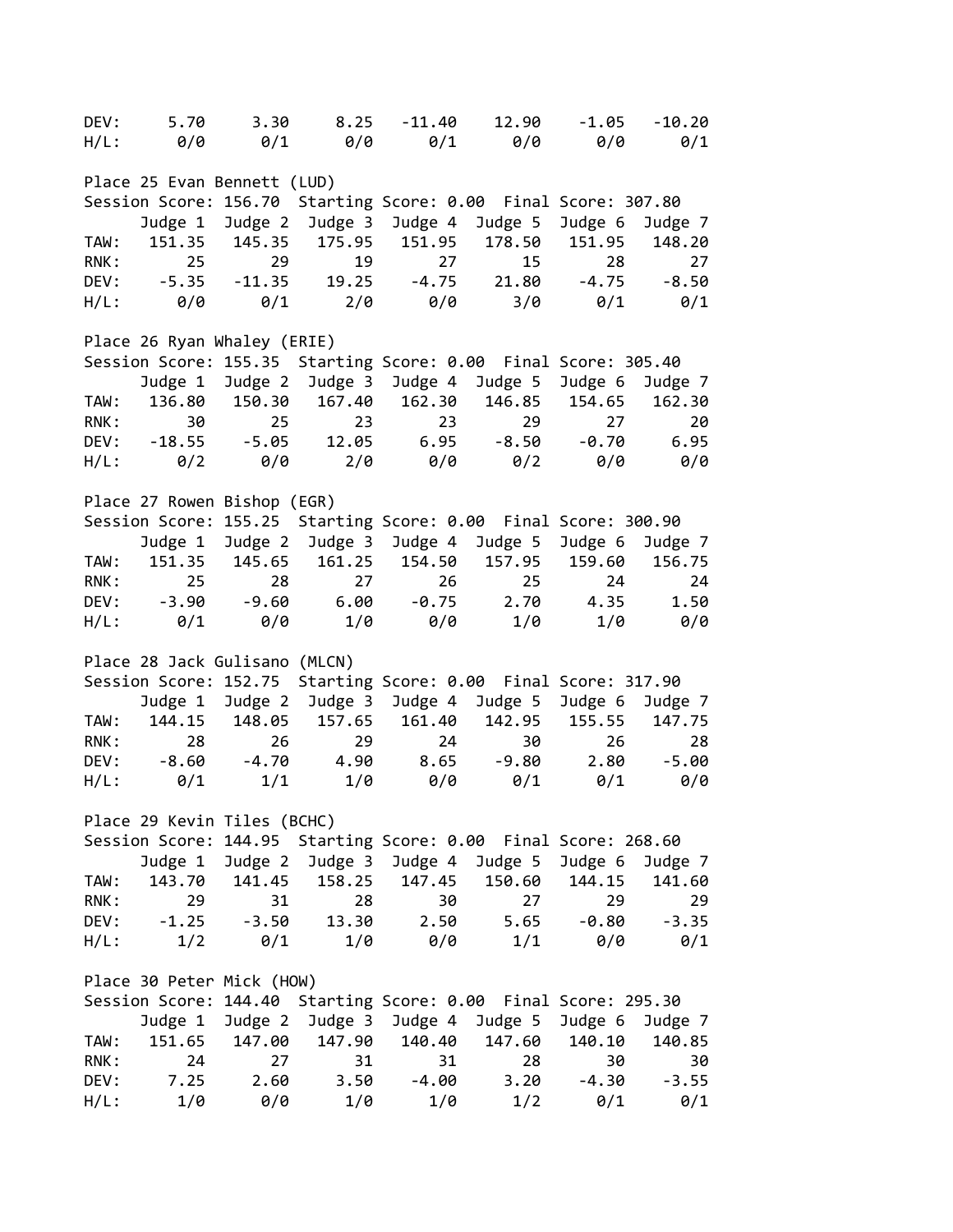Place 31 Hayden Forsythe (ROAK) Session Score: 138.00 Starting Score: 0.00 Final Score: 278.30 Judge 1 Judge 2 Judge 3 Judge 4 Judge 5 Judge 6 Judge 7 TAW: 133.20 144.00 149.10 149.55 128.85 132.60 134.85 RNK: 31 30 30 28 31 31 31 DEV: -4.80 6.00 11.10 11.55 -9.15 -5.40 -3.15 H/L: 0/0 0/0 2/0 1/0 0/1 0/0 0/1 Place 32 Spencer Holdcraft (HOW) Session Score: 92.35 Starting Score: 0.00 Final Score: 184.55 Judge 1 Judge 2 Judge 3 Judge 4 Judge 5 Judge 6 Judge 7 TAW: 93.90 97.65 88.20 91.50 94.05 91.35 91.50 RNK: 32 32 32 32 32 32 32 DEV: 1.55 5.30 -4.15 -0.85 1.70 -1.00 -0.85 H/L: 0/0 0/0 0/1 0/0 0/0 0/0 0/0 JUDGES FOR PANEL A Referee: Not Specified Judge 1: Amman, Jennifer (Northville) Judge 2: McHugh, Scott (Bloomfiels) Judge 3: Karson, Doug (Rockford) Judge 4: Mulhern, Tom (GPS/GPN) Judge 5: Oddo, Alex Judge 6: Pearson, John (Oxford) Judge 7: Fick, Tylor TRD PAP PBP CPD NPD H/L PAC Judge 1 71 90.75 -165.95 256.70 -75.20 12/16 2.31 Judge 2 42 41.70 -113.60 155.30 -71.90 7/12 2.40 Judge 3 62 251.85 -47.60 299.45 204.25 34/11 2.16 Judge 4 43 99.00 -43.70 142.70 55.30 6/5 2.52 Judge 5 85 116.65 -132.45 249.10 -15.80 16/20 2.23 Judge 6 41 45.40 -90.60 136.00 -45.20 7/15 2.42 Judge 7 51 83.40 -99.05 182.45 -15.65 5/10 2.53 PAC Details - # of times when the difference between this judges award and the average of the non-deleted awards was between X & y # times # times # times # times  $0.25$   $0.26 - 0.50$   $0.51 - 1.00$   $> 1.00$ Judge 1 91 69 28 2 Judge 2 103 63 21 3 Judge 3 82 64 36 8 Judge 4 115 60 13 2 Judge 5 85 67 34 4 Judge 6 101 67 22 0 Judge 7 120 53 14 3